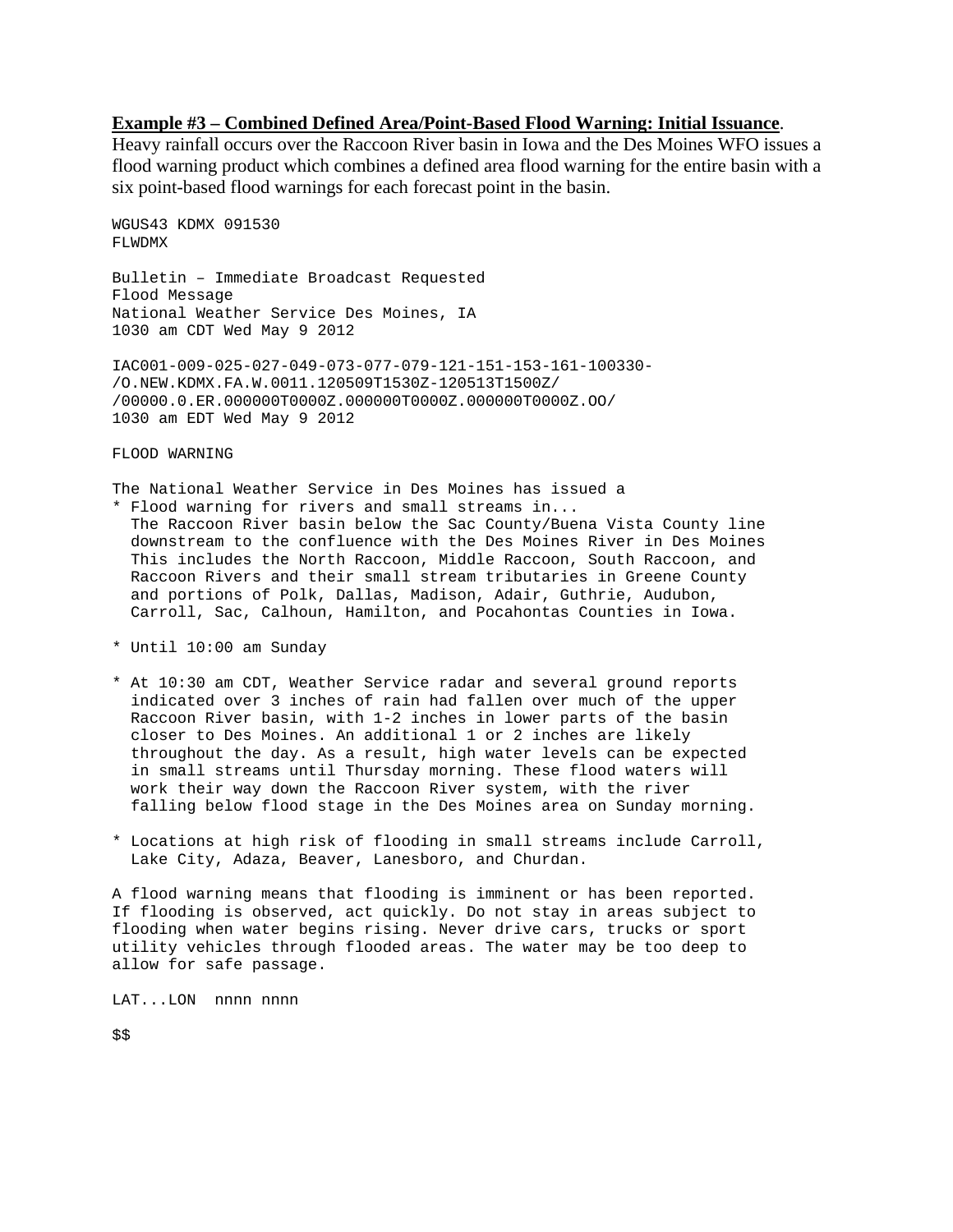IAC073-100330- /O.NEW.KDMX.FL.W.0010.1230509T2130Z-1230510T2130Z/ /EFWI4.2.ER.120509T2130Z.120510T0330Z.120510T2130Z.NO/ 1030 am CDT Wed May 9 2012

FLOOD WARNING

The National Weather Service in Des Moines has issued a \* Flood warning for The North Raccoon River near Jefferson. \* Until Thursday afternoon. \* At 9:00 am CDT Wednesday the stage was 15.0 feet...an increase of 7.0 feet since 9:00 am yesterday morning. \* No flooding is occurring and moderate flooding is forecast. \* Flood stage is 19.0 feet. \* Forecast...the river will crest at 20.5 feet this evening. \* Impact...at 19.0 feet, water floods low areas of the Raccoon River

 Bible Camp. Residents along the river have water entering into their yards. At 20.0 feet, the Raccoon River Bible Camp north of Scranton is affected. 3500 acres of agricultural land is flooded in Greene County. At 21.0 feet, buildings at the Raccoon River Bible Camp flood. Homes along the river may experience flooding.

\$\$

IAC049-100330- /O.NEW.KDMX.FL.W.0011.1230510T0030Z-1230511T0030Z/ /EFWI4.2.ER.120510T0030Z.120510T0630Z.120511T0030Z.NO/ 1030 am CDT Wed May 9 2012

FLOOD WARNING

The National Weather Service in Des Moines has issued a \* Flood warning for

- The North Raccoon River near Perry.
- \* Until Thursday afternoon.
- \* At 9:00 am CDT Wednesday the stage was 12.0 feet...an increase of 7.0 feet since 9:00 am yesterday morning.
- \* No flooding is occurring and moderate flooding is forecast.
- \* Flood stage is 15.0 feet.
- \* Forecast...the river will crest at 17.5 feet this evening.
- \* Impact... at 15.0 feet, farmland begins to flood in the vicinity of Perry. At 16.0 feet, 180th Lane west of Minburn is affected by flood waters. At 16.5 feet, 125th Trail North of Dawson and West of P46 is affected. At 17.0 feet, water approaches the bottom of the U.S. 169 bridge on the north side of Adel. Farmland northeast of Adel begins to flood. At 18.0 feet, parts of U.S. 169 north of Adel are overtopped. Many rural roads are affected.

\$\$

IAC049-100330- /O.NEW.KDMX.FL.W.0012.1230509T2130Z-1230510T2130Z/ /REDI4.1.ER.120509T2130Z.120510T0330Z.120510T2130Z.NO/ 1030 am CDT Wed May 9 2012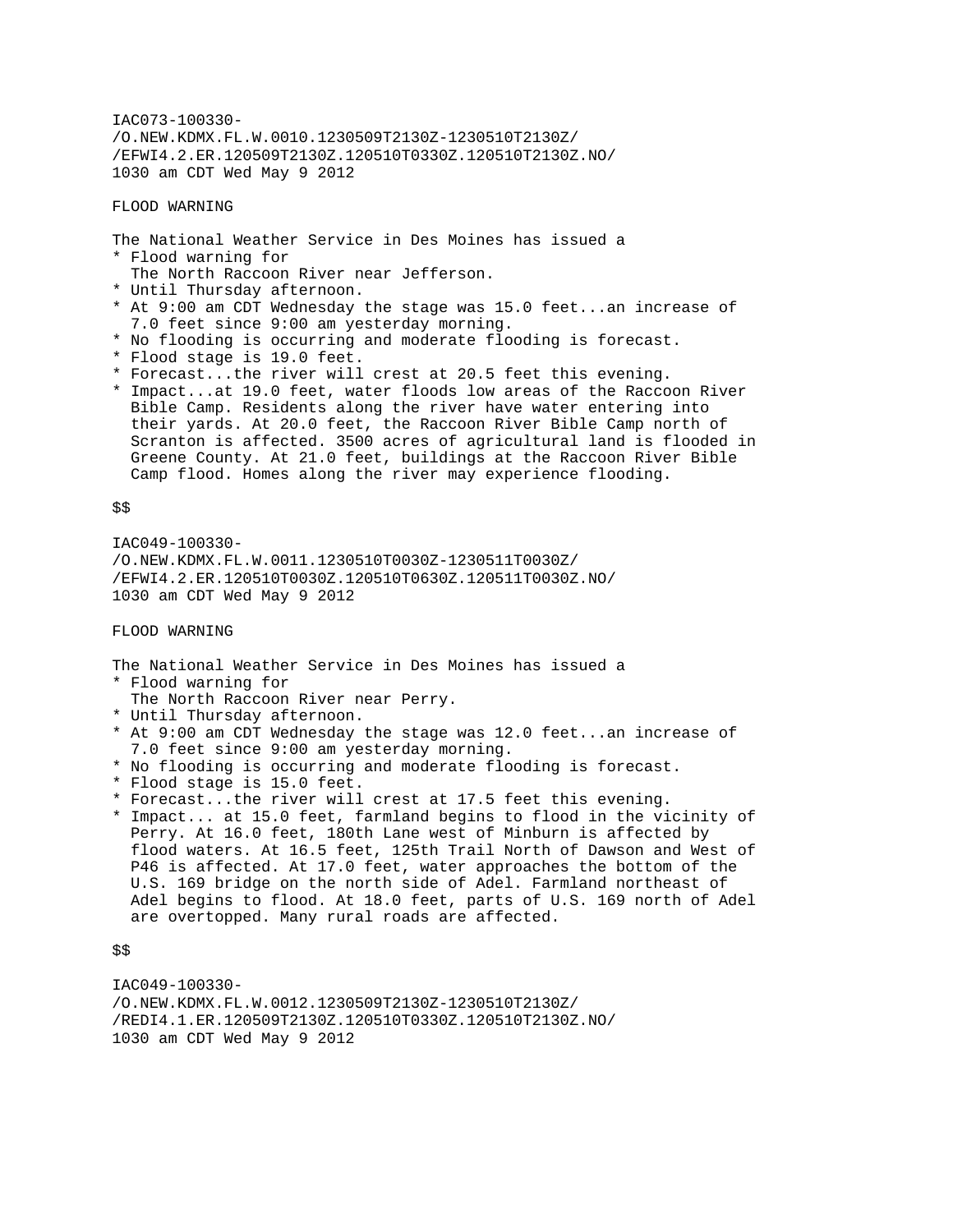### FLOOD WARNING

The National Weather Service in Des Moines has issued a \* Flood warning for

- The South Raccoon River near Redfield.
- \* Until Thursday afternoon.
- \* At 9:00 am CDT Wednesday the stage was 15.2 feet...an increase of 9.0 feet since 9:00 am yesterday morning.
- \* No flooding is occurring and minor flooding is forecast.
- \* Flood stage is 20.0 feet.
- \* Forecast...the river will crest at 23.0 feet this evening.
- \* Impact... at 20.0 feet, gravel roads on the west and south sides of Redfield are affected as well as Delta Circle Road in the vicinity of the gage site. At 24.0 feet, the power plant in Redfield is affected.

\$\$

IAC049-100330- /O.NEW.KDMX.FL.W.0013.120510T1200Z-120513T0600Z/ /VNMI4.2.ER.120510T1200Z.120511T0000Z.120513T0600Z.NO/ 1030 AM CDT Wed May 9 2012

### FLOOD WARNING

The National Weather Service in Des Moines has issued a \* Flood warning for

- The Raccoon River at Van Meter.
- \* Until early Sunday morning
- \* At 9:00 am CDT Wednesday the stage was 8.0 feet...an increase of 6.0 feet since 9:00 am yesterday morning.
- \* No flooding is occurring and moderate flooding is forecast.
- \* flood stage is 16.0 FEET.
- \* Forecast...The river will rise above flood stage Thursday morning and crest at 19.3 feet Thursday evening.
- \* Impact...At 15.0 feet, flooding begins in the sand and gravel quarries just west of Interstate 35. At 17.0 feet, secondary bridges are threatened along Highway 6 east of Adel. At 19.0 feet, flooding of several county roads occurs. At 20.0 feet, several buildings in Walnut Woods State Park are flooded. The road north of the gage site is overflowed.

\$\$

IAC053-100330- /O.NEW.KDMX.FL.W.0014.120510T1800Z-120513T1200Z/ /DMWI4.2.ER.120510T1800Z.120511T0600Z.120513T1200Z.NO/ 1030 AM CDT Wed May 9 2012

#### FLOOD WARNING

The National Weather Service in Des Moines has issued a

- \* Flood warning for
- The Raccoon River at Des Moines Hwy 28.
- \* Until Sunday morning.
- \* At 9:00 am CDT Wednesday the stage was 19.7 feet...an increase of 2.0 feet since 9:00 am yesterday morning.
- \* No flooding is occurring and moderate flooding is forecast.